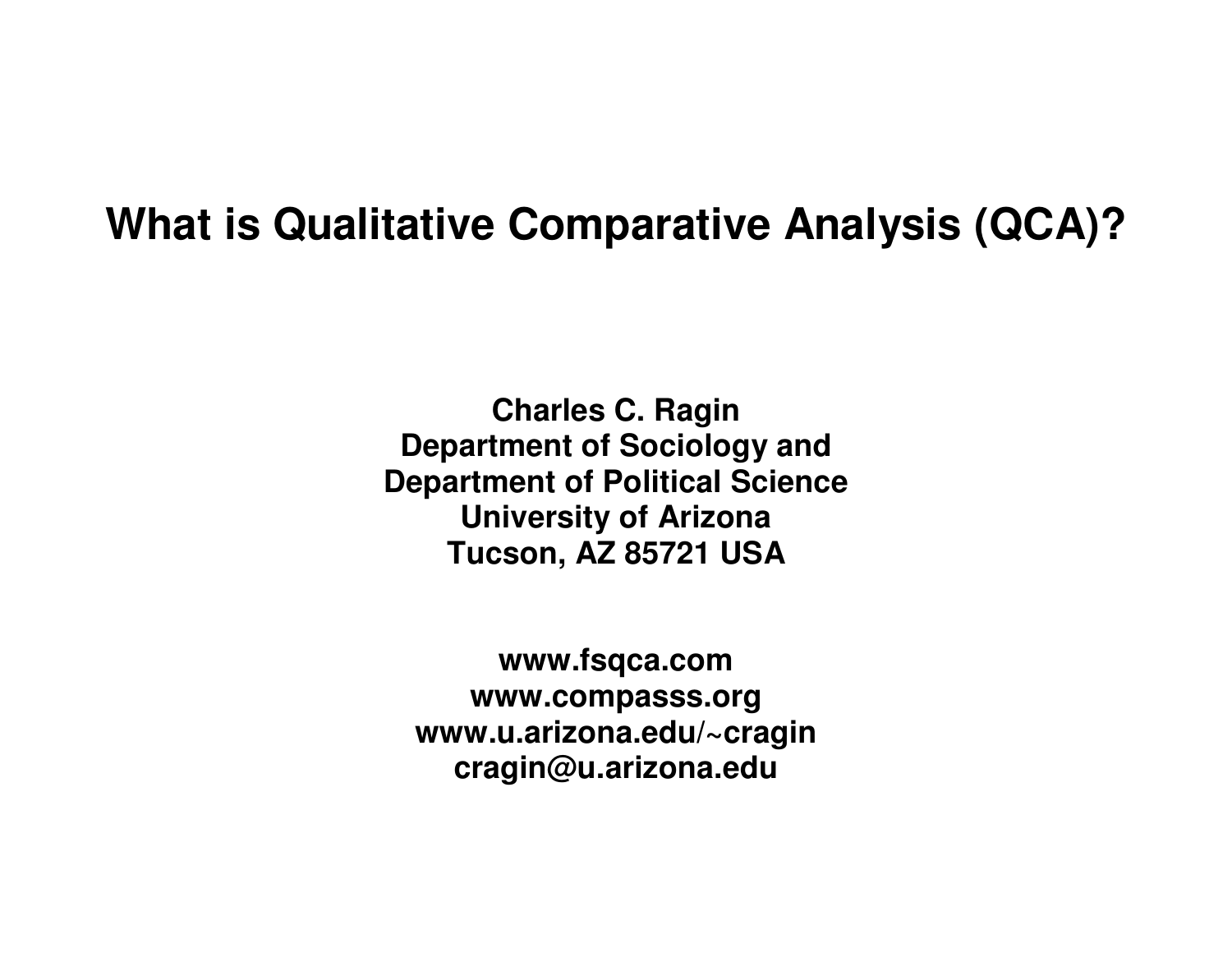# **Background**

QCA's home base is comparative sociology/comparative politics, where there is a strong tradition of case-oriented work alongside an extensive and growing bodyof quantitative cross-national research.

The case-oriented tradition is much older and is populated largely by area and country experts. In contrast to the situation of qualitative researchers in most social scientific subdisciplines, these case oriented researchers have high status, primarily because their case knowledge is useful to the state (e.g., in its effort tomaintain or enhance national security) and other corporate actors.

Case-oriented researchers are often critical of quantitative cross-nationalresearchers for ignoring the gap between the results of quantitative research and what is known about specific cases. They also have little interest in the abstract,high-level concepts that often characterize this type of research and the wideanalytic gulf separating these concepts from case-level events and processes.

QCA, plain and simple, attempts to bridge these two worlds. This attempt hasspawned methodological tools which are useful to social scientists in general.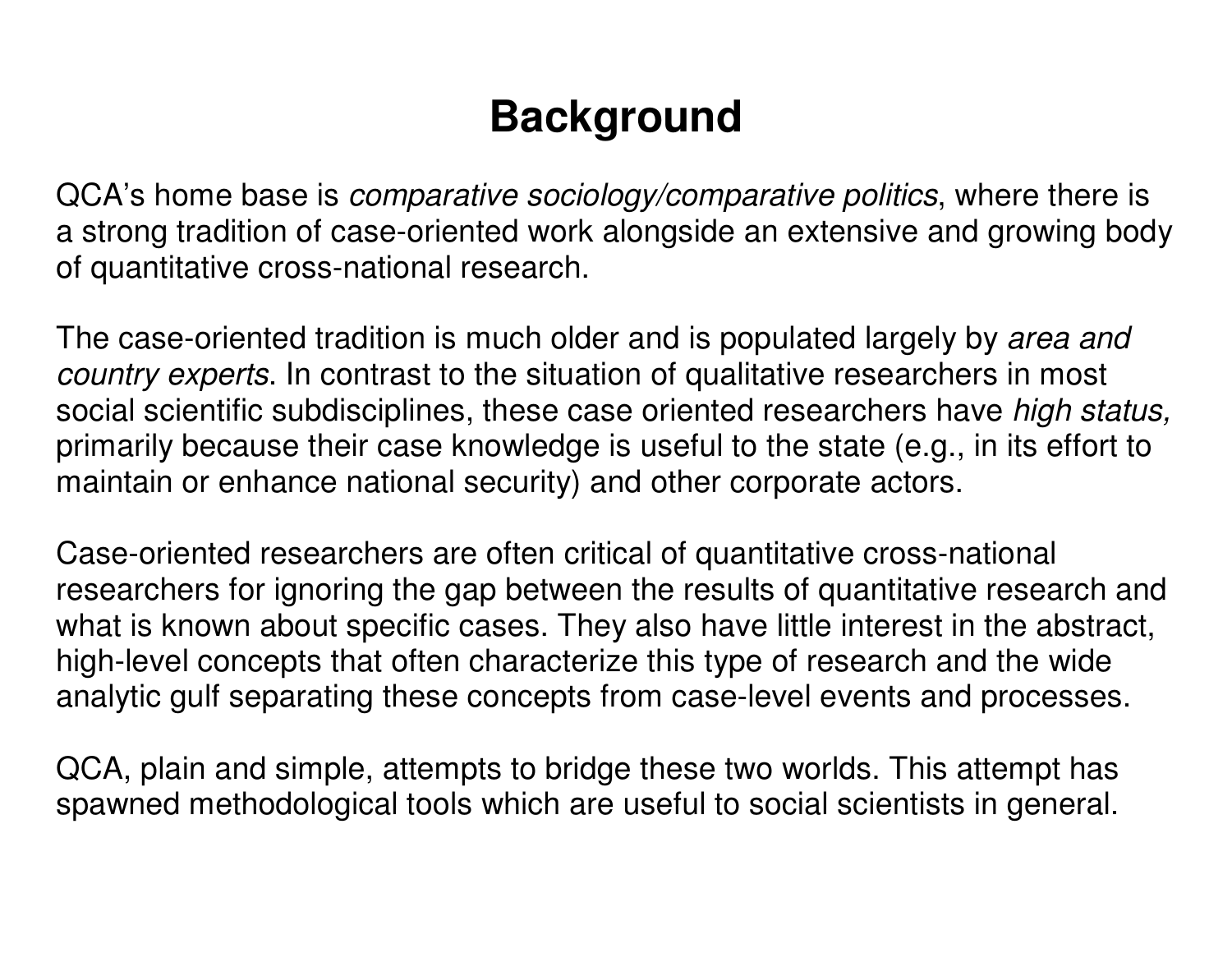## **Four (relatively abstract) answers tothe question, "What is QCA?"**

1. QCA is a method that bridges qualitative and quantitative analysis:

Most aspects of QCA require **familiarity with cases**, which in turn demandsin-depth knowledge. At the same time, QCA is capable of pinpointing decisive cross-case patterns, the usual domain of quantitative analysis. QCA's examination of cross-case patterns respects the **diversity** of casesand their **heterogeneity** with regard to their different causally relevantconditions and contexts by comparing cases as configurations.

#### 2. QCA provides powerful tools for the analysis of causal complexity:

With QCA, it is possible to study "**INUS**" conditions—causal conditions thatare insufficient but necessary parts of causal recipes which are themselves unnecessary but sufficient. In other words, using QCA it is possible to assess causation that is very complex, involving **different combinations of causalconditions** capable of generating the same outcome. This emphasis contrasts strongly with the "net effects" thinking that dominates conventionalquantitative social science. QCA also facilitates a form of counterfactualanalysis that is grounded in case-oriented research practices.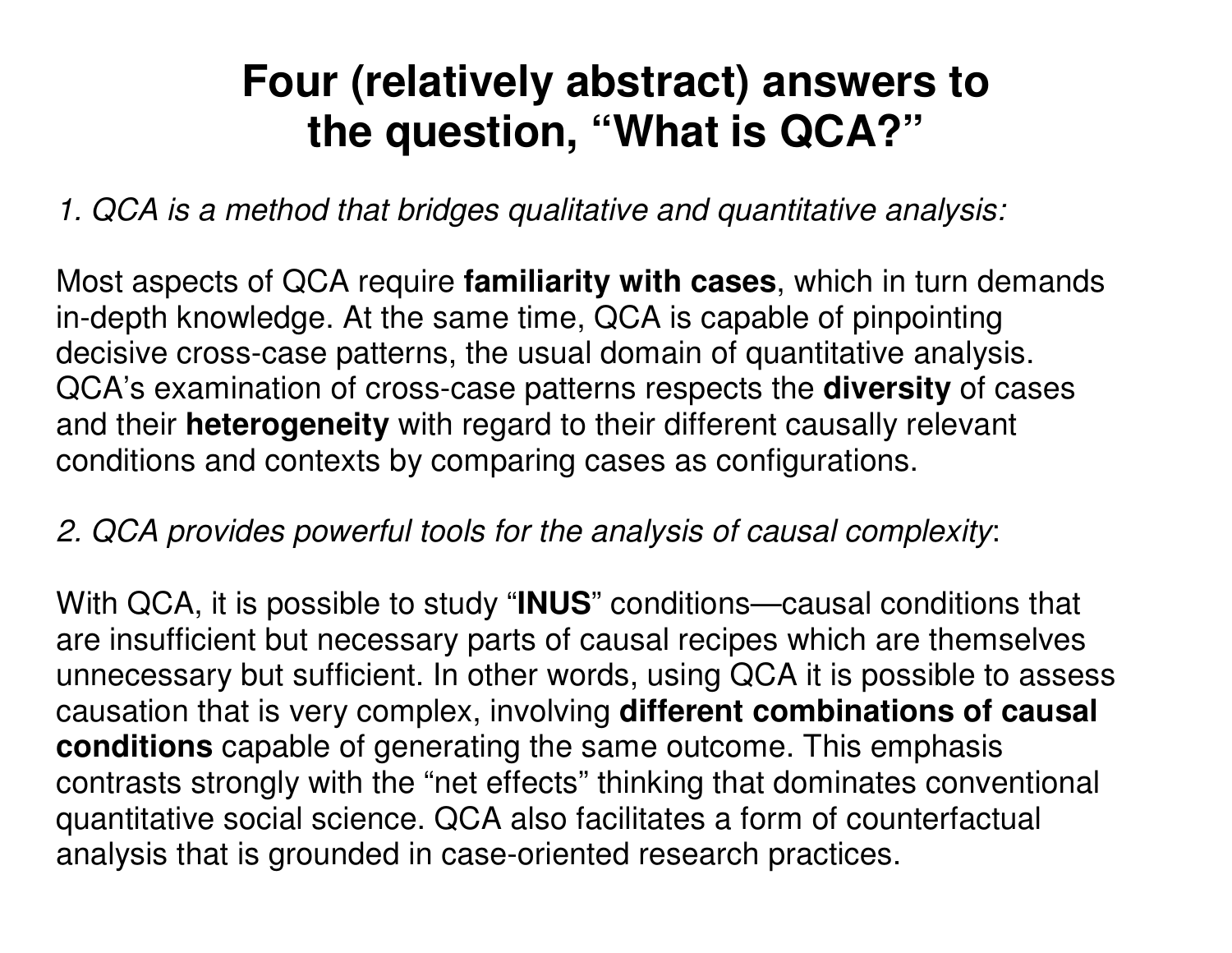#### 3. QCA is ideal for small-to-intermediate-N research designs:

QCA can be usefully applied to research designs involving small and intermediate-size Ns (e.g., 5-50). In this range, there are often **too many cases** for researchers to keep all the case knowledge "in their heads," but **too fewcases** for most conventional statistical techniques.

### 4. QCA brings set-theoretic methods to social inquiry:

QCA is grounded in the analysis of set relations, not correlations. Because **social theory is largely verbal** and verbal formulations are largely set theoreticin nature, QCA provides a closer link to theory than is possible using conventional quantitative methods. (Most conventional quantitative methods simply parse matrices of bivariate correlations.) Note also that important causalrelations, **necessity and sufficiency**, are indicated when certain set relationsexist: With necessity, the outcome is a subset of the causal condition; withsufficiency, the causal condition is a subset of the outcome. With INUS conditions, cases with a specific combination of causal conditions form a subsetof the cases with the outcome. Only set theoretical methods are well suited forthe analysis of causal complexity.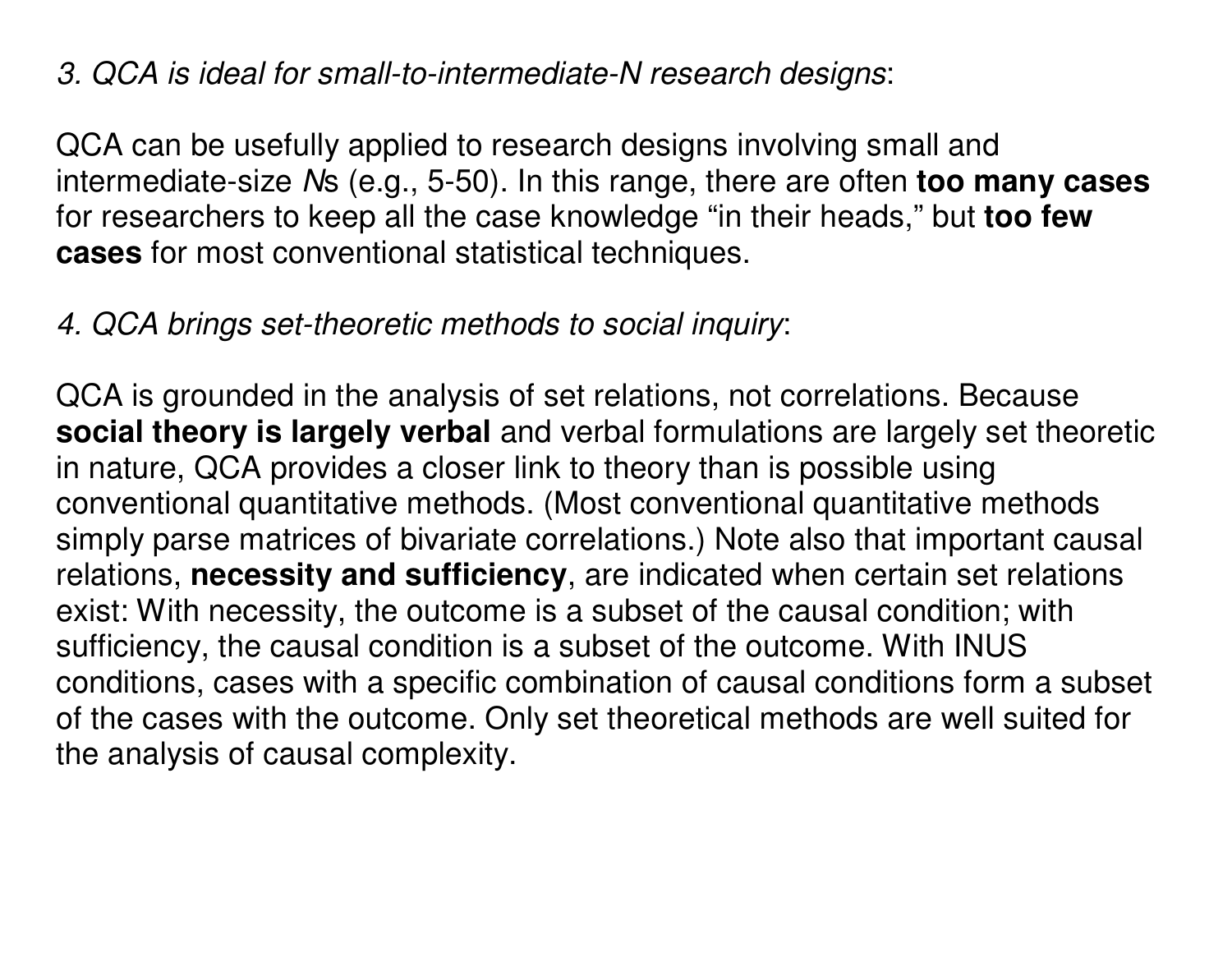## **The bare-bones basics of crisp-set QCA**

Phase 1: Identify relevant cases and causal conditions

1-1. Identify the **outcome** that you are interested in and the cases that exemplifythis outcome. Learn as much as you can about these "**positive**" cases.

1-2. Based on #1, identify **negative** cases—those that might seem to be candidates for the outcome but nevertheless failed to display it ("negative"cases). Together #1 and #2 constitute the **set of cases relevant to theanalysis**.

1-3. Again based on #1, and relevant theoretical and substantive knowledge,identify the major **causal conditions** relevant to the outcome. Often, it is usefulto think in terms of different causal "recipes"—the various combinations ofconditions that might generate the outcome.

1-4. Try to **streamline** the causal conditions as much as possible. For example,combine two conditions into one when they seem "substitutable."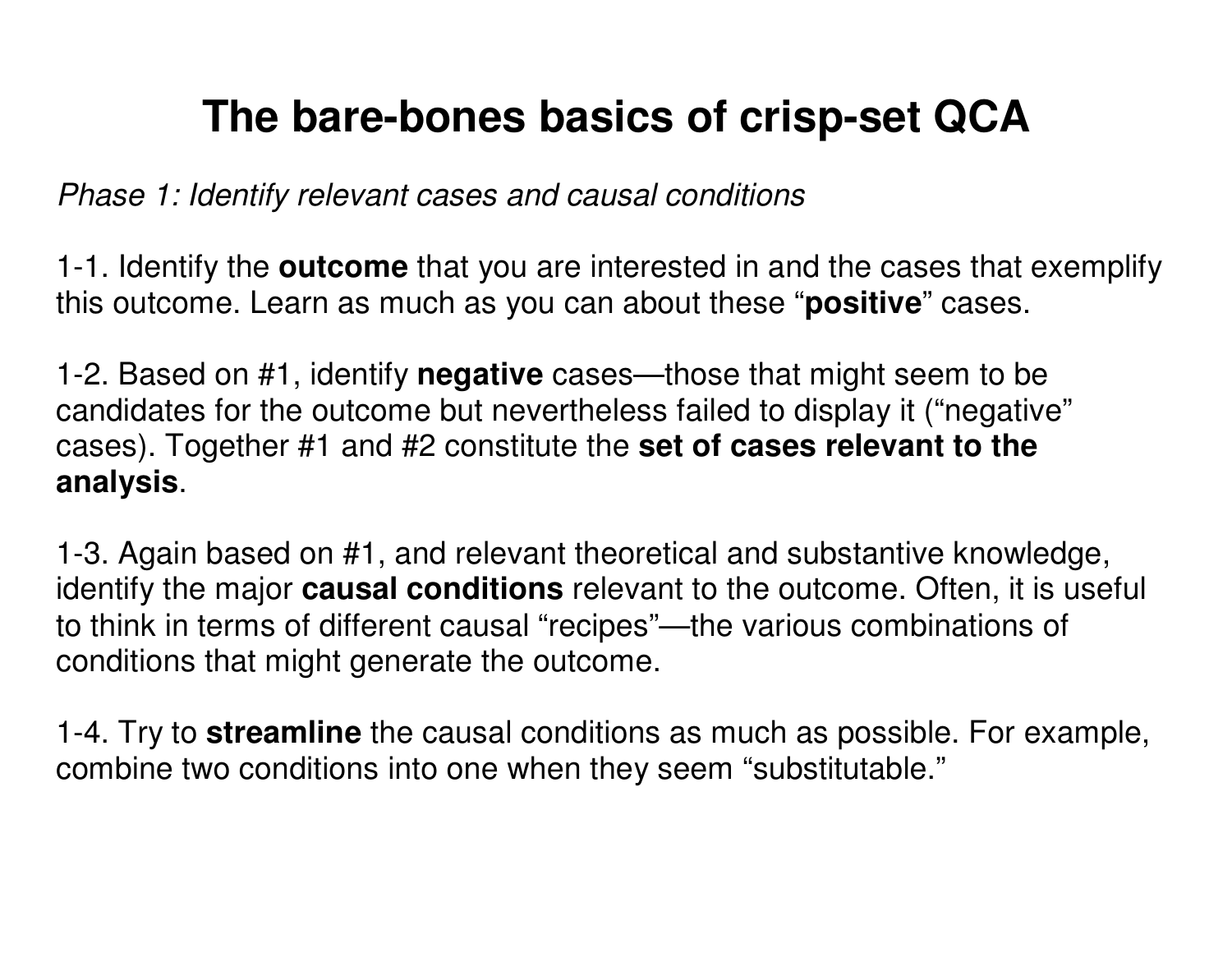#### Example:

1. Identify positive instances of mass protest against austerity measures mandated by the International Monetary Fund (IMF) as conditions for debtrenegotiation ("conditionality"). Peru, Argentina, Tunisia, . . .

2. Identify negative cases: for example, debtor countries that were also subject toIMF conditionality, but nevertheless did not experience mass protest. Mexico,Costa Rica, ...

3. Identify relevant causal conditions: severity of austerity measures, degree ofdebt, living conditions, consumer prices, prior levels of political mobilization,government corruption, union strength, trade dependence, investmentdependence, urbanization and other structural conditions relevant to protest mobilization. One recipe might be severe austerity measures combined with government corruption, rapid consumer price increases and high levels of priorpolitical mobilization.

4. Streamlining: Based on case knowledge, the researcher might surmise thathigh levels of trade dependence and high levels of investment dependence are substitutable manifestations of international economic dependence and thereforecreate a single condition from these two, using logical "or."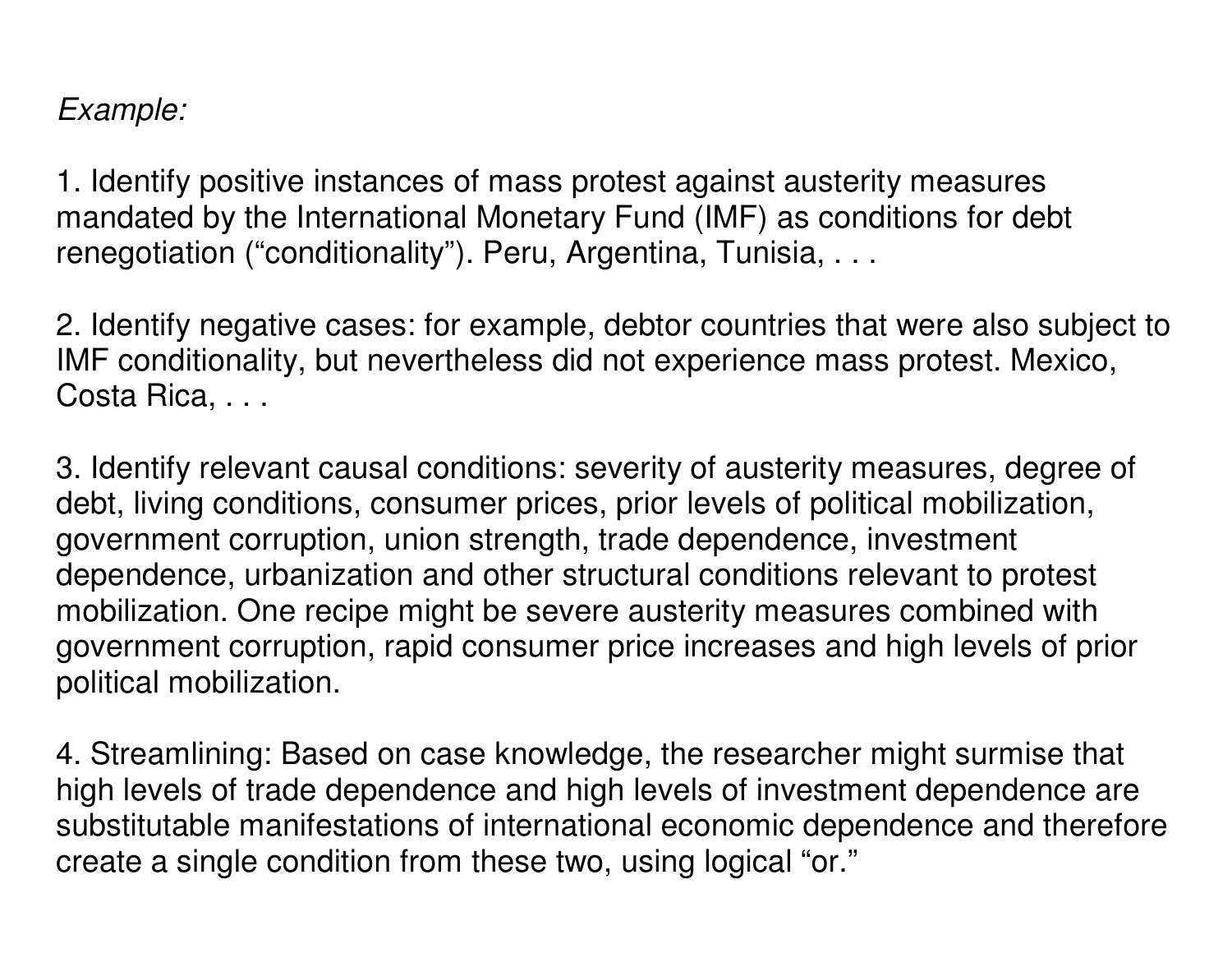### Phase 2: Construct the truth table and resolve contradictions

2-1. Construct a "truth table" based on the causal conditions specified in phase 1or some reasonable subset of these conditions (e.g., using a recipe that seemsespecially promising). A truth table sorts cases by the combinations of causalconditions they exhibit. All logically possible combinations of conditions areconsidered, even those without empirical instances.

2-2. Assess the consistency of the cases in each row with respect to the outcome: Do they agree in displaying (or not displaying) the outcome? A simplemeasure of consistency for crisp sets is the percentage of cases in each row displaying the outcome. Consistency scores of either 1 or 0 indicate perfectconsistency for a given row. A score of 0.50 indicates perfect inconsistency.

2-3. Identify contradictory rows. Technically, a contradictory row is any row with aconsistency score that is not equal to 1 or 0. However, it is sometimes reasonable to relax this standard, for example, if an inconsistent case in a givenrow can be explained by its specific circumstances.

2-4. Compare cases within each contradictory rows. If possible, identify decisive differences between positive and negative cases, and then revise the truth tableaccordingly.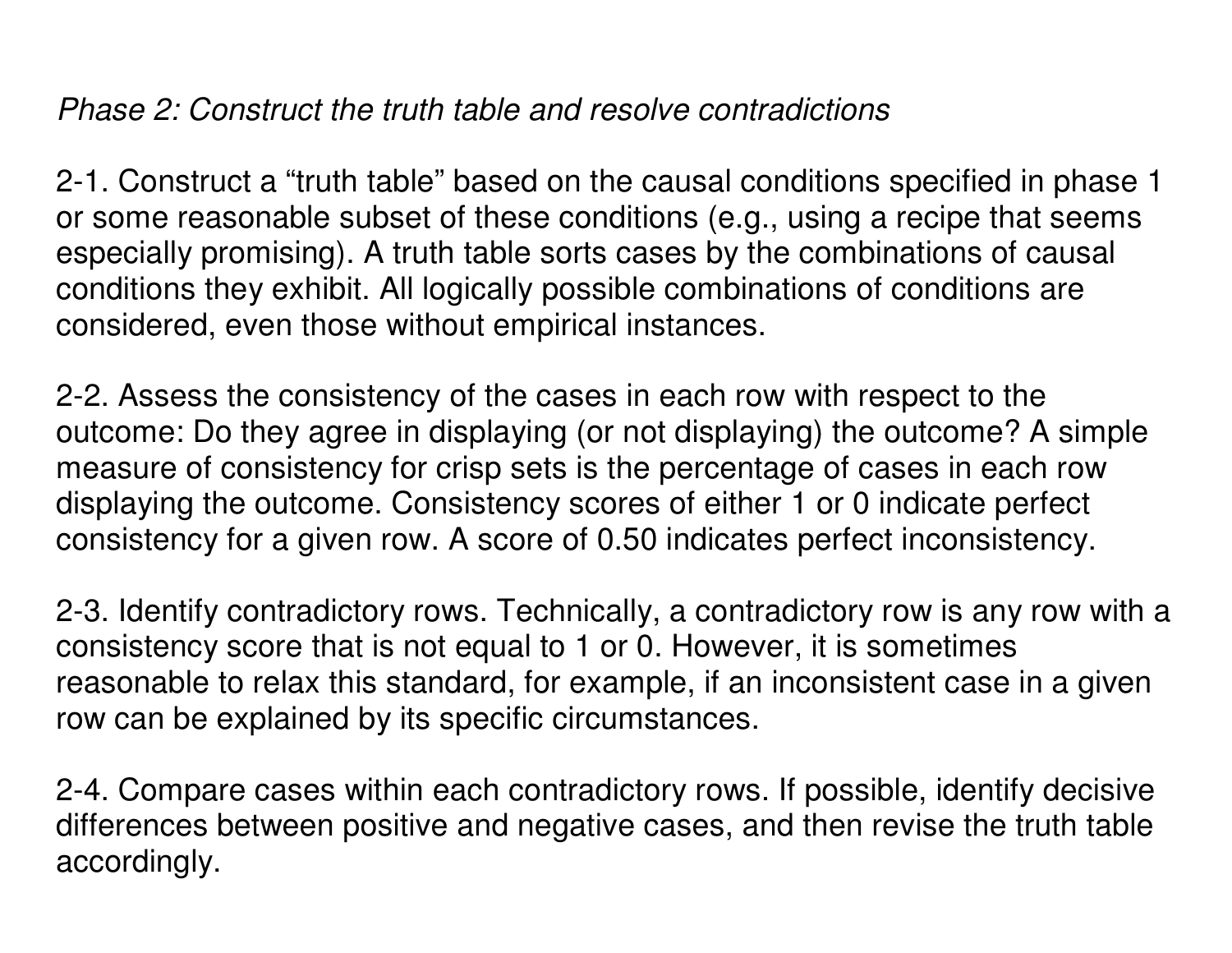### Example, using one possible recipe as a starting point:

| Row#           | Prior                 | <b>Severe</b>                     | Gov't                           | Rapid                  | Cases w/       | Cases w/o      | Consis- |
|----------------|-----------------------|-----------------------------------|---------------------------------|------------------------|----------------|----------------|---------|
|                | mobiliz.?             | austerity?                        | corrupt?                        | price rise?            | protest?       | protest        | tency   |
|                | 0<br>(no)             | $\overline{0}$<br>no)             | $\overline{0}$<br>$\mathsf{no}$ | $\overline{0}$<br>(no) | $\overline{0}$ | 0              | 22      |
| $\overline{2}$ | 0<br>(no)             | $\overline{0}$<br>no)             | $\overline{0}$<br>$\mathsf{no}$ | yes)                   | $\mathbf 0$    | $\overline{0}$ | ??      |
| 3              | 0<br>$\mathsf{no}$    | $\overline{0}$<br>no              | yes)                            | $\overline{0}$<br>(no  | $\mathbf 0$    | 4              | 0.0     |
| $\overline{4}$ | O<br>(no              | $\overline{0}$<br>no)             | yes)                            | (yes)                  | 1              | 5              | 0.167   |
| 5              | 0<br>[no]             | yes)                              | $\overline{0}$<br>no            | $\overline{0}$<br>(no) | $\mathbf 0$    | $\mathbf 0$    | ??      |
| 6              | 0<br>$\mathsf{no}$    | yes)                              | $\overline{0}$<br>no            | yes)                   | $\overline{4}$ | $\mathbf 0$    | 1.0     |
|                | $\overline{0}$<br>(no | yes)                              | yes)                            | $\overline{0}$<br>(no) | $\mathbf 0$    | $\mathbf 0$    | 22      |
| 8              | 0<br>(no)             | yes)                              | yes)                            | yes)                   | 5              | $\overline{0}$ | 1.0     |
| 9              | yes)                  | $\overline{0}$<br>no)             | $\overline{0}$<br>$\mathsf{no}$ | $\overline{0}$<br>(no) | $\overline{0}$ | 3              | 0.0     |
| 10             | (yes)                 | $\overline{0}$<br>$\overline{no}$ | $\overline{0}$<br>(no)          | yes)                   | 1              | $\overline{7}$ | 0.125   |
| 11             | 1<br>(yes)            | $\overline{0}$<br>no)             | yes)                            | $\overline{0}$<br>(no) | $\overline{0}$ | 10             | 0.0     |
| 12             | (yes)                 | $\overline{0}$<br>no)             | yes)                            | (yes)                  | $\mathbf 0$    | $\overline{0}$ | 22      |
| 13             | (yes)                 | yes)                              | $\overline{0}$<br>$\mathsf{no}$ | $\overline{0}$<br>(no) | 1              | 5              | 0.167   |
| 14             | (yes)                 | yes)                              | $\overline{0}$<br>$ NO\rangle$  | (yes)                  | 6              | $\overline{0}$ | 1.0     |
| 15             | yes)                  | yes)                              | yes)                            | $\overline{0}$<br>(no) | 6              | $\overline{2}$ | 0.75    |
| 16             | (yes)                 | yes)                              | yes)                            | yes)                   | 8              | $\overline{0}$ | 1.0     |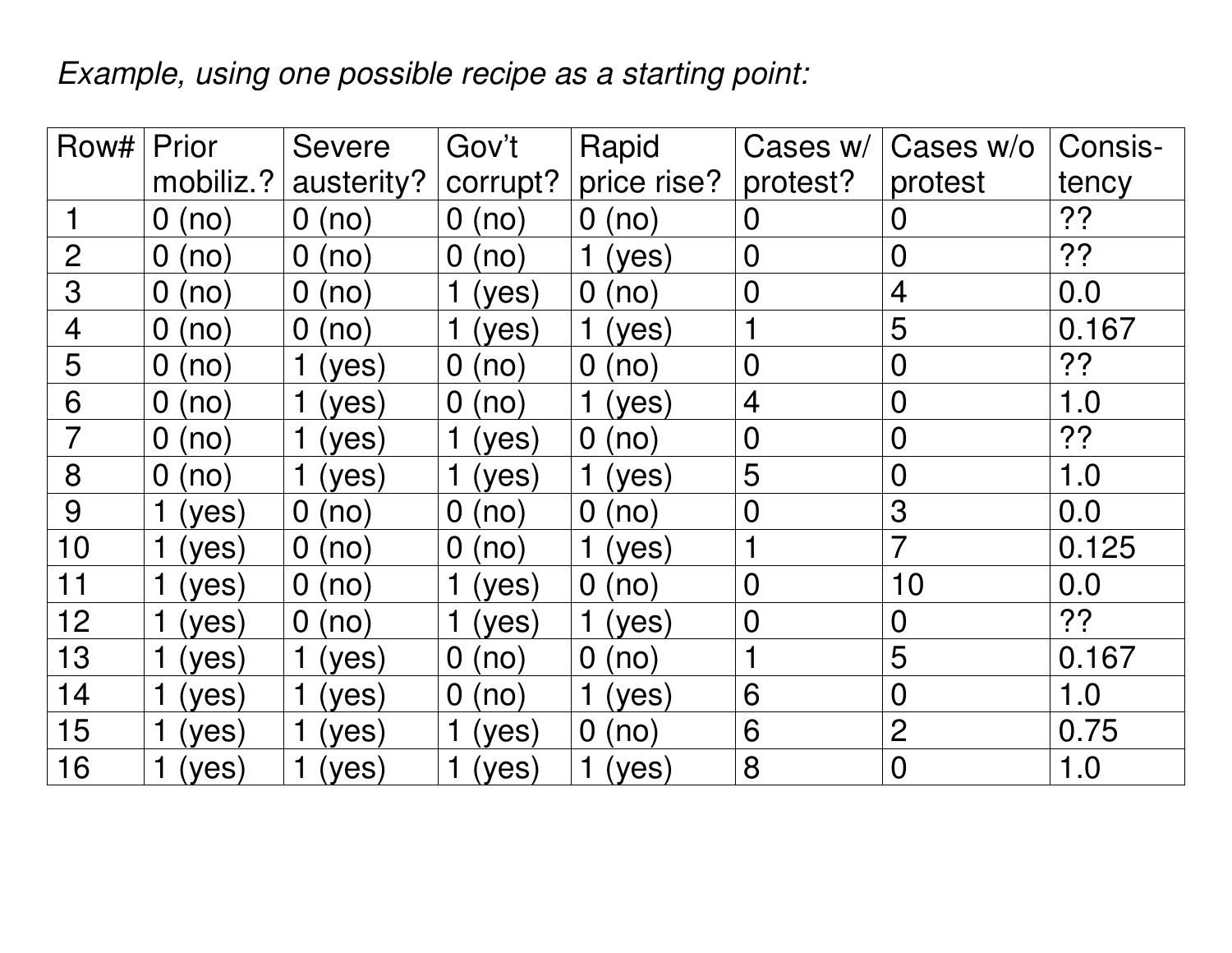Table Notes:

a. This table has five rows without cases (1, 2, 5, 7, 12). In QCA, these rows areknown as "remainders." Having remainders is known as "limited diversity."

b. There are seven noncontradictory rows, three that are uniform in notdisplaying the outcome (consistency  $= 0.0$ ; rows 3, 9, 11) and four that are uniform in displaying the outcome (consistency  $= 1.0$ ; rows 6, 8, 14, 16).

c. The remaining four rows are contradictory. Three are close to 0.0 (rows 4, 10,13), and one is close to 1.0 (row 15).

d. Suppose that the three (unexpected) positive cases (one each in rows 4, 10,13) are all cases of contagion—a neighboring country with severe IMF protest spawned sympathy protest in these countries. These contradictory cases can be explained using case knowledge, showing that these instances are irrelevant tothe recipe in question. Thus, these three cases can be safely set aside.

e. Suppose the comparison of the positive and negative cases in row 15, revealsthat the (unexpected) negative cases all had severely repressive regimes. Thispattern suggests that having a not-severely-repressive regime is part of the recipe and that the recipe has five key conditions, not four. The revised truthtable follows. (To simplify the presentation, only rows with cases are shown.)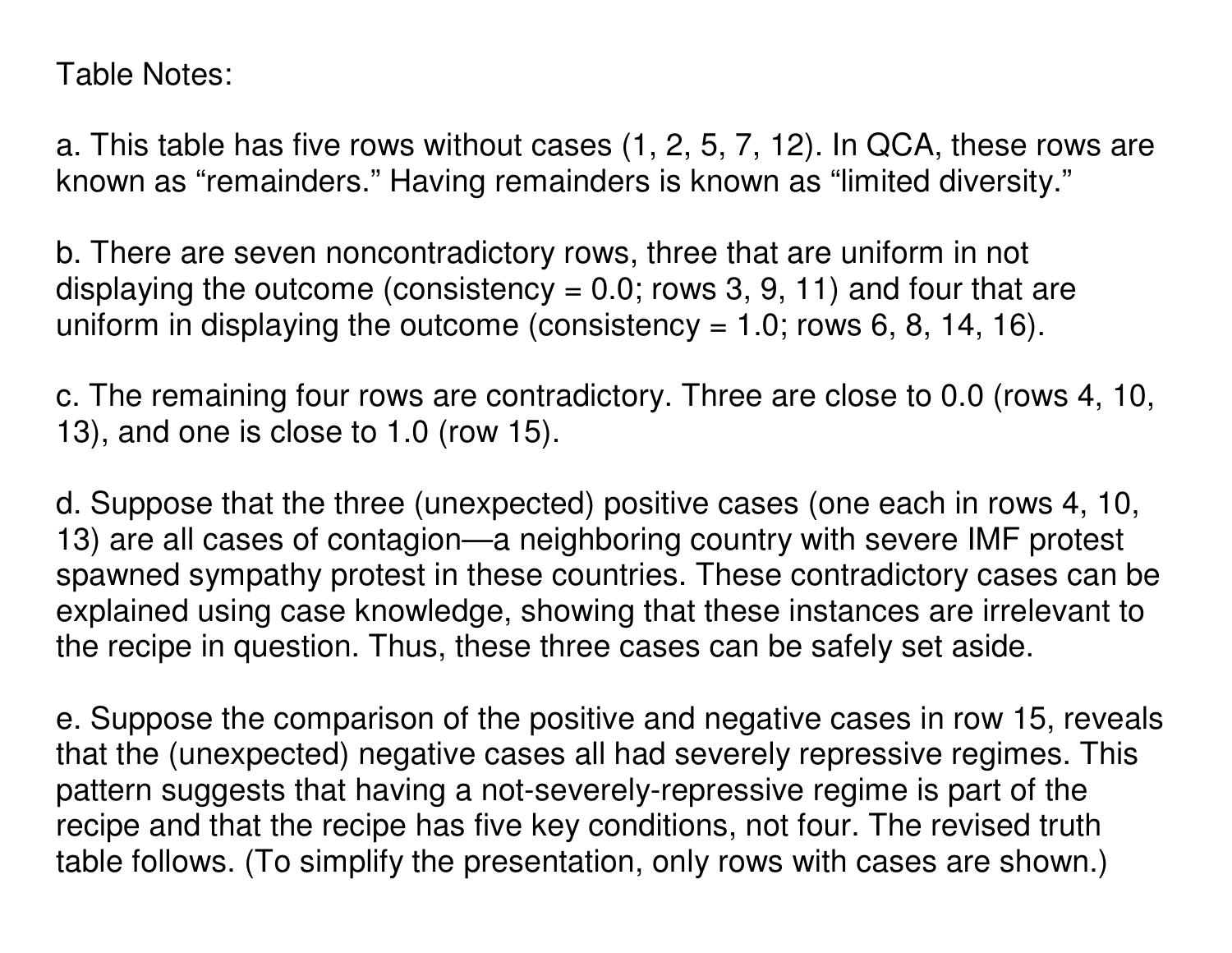| Prior     | <b>Severe</b>          | Gov't    | Rapid                  | Not re-                | Cases          | Cases          | Consis- |
|-----------|------------------------|----------|------------------------|------------------------|----------------|----------------|---------|
| mobiliz.? | austerity?             | corrupt? | price                  | pressive?              | W/             | W/O            | tency   |
|           |                        |          | rise?                  |                        | protest?       | protest        |         |
| 0<br>(no) | $\overline{0}$<br>(no) | yes)     | $\overline{0}$<br>(no) | $\overline{0}$<br>(no) | 0              | $\overline{4}$ | 0.0     |
| 0<br>(no  | $\overline{0}$<br>(no) | yes)     | (yes)<br>1             | $\overline{0}$<br>(no) | $\overline{0}$ | 5              | 0.0     |
| 0<br>(no  | (yes)                  | 0<br>no) | (yes)                  | $\overline{0}$<br>(no) | $\overline{4}$ | $\overline{0}$ | 1.0     |
| O<br>(no  | (yes)                  | yes)     | (yes)<br>1             | (yes)                  | 5              | $\overline{0}$ | 1.0     |
| (yes)     | $\overline{O}$<br>(no) | 0<br>(no | 0<br>(no)              | $\overline{0}$<br>(no) | $\mathbf 0$    | 3              | 0.0     |
| (yes)     | $\overline{O}$<br>(no) | 0<br>(no | (yes)                  | (yes)                  | $\overline{0}$ | 7              | 0.0     |
| (yes)     | $\overline{O}$<br>(no) | yes)     | 0<br>(no)              | $\overline{0}$<br>(no) | $\overline{0}$ | 10             | 0.0     |
| (yes)     | (yes)                  | 0<br>no) | 0<br>(no               | (yes)                  | $\overline{0}$ | 5              | 0.0     |
| (yes)     | (yes)                  | 0<br>(no | (yes)                  | $\overline{0}$<br>(no) | 6              | $\overline{0}$ | 1.0     |
| yes)      | yes)                   | yes)     | $\overline{0}$<br>no)  | (yes)                  | 6              | $\overline{0}$ | 1.0     |
| yes)      | yes)                   | yes)     | $\overline{0}$<br>no)  | $\overline{0}$<br>(no) | $\overline{0}$ | $\overline{2}$ | 0.0     |
| (yes)     | yes)                   | yes)     | yes)                   | (yes)                  | 8              | $\overline{0}$ | 1.0     |

Notice that there are no contradictions. The three cases of contagion have been removed, and the contradictory cases in row 15 of the previous table have beenresolved.

The "full" version of this truth table would have 32 rows and 20 "remainders"(causal combinations lacking cases).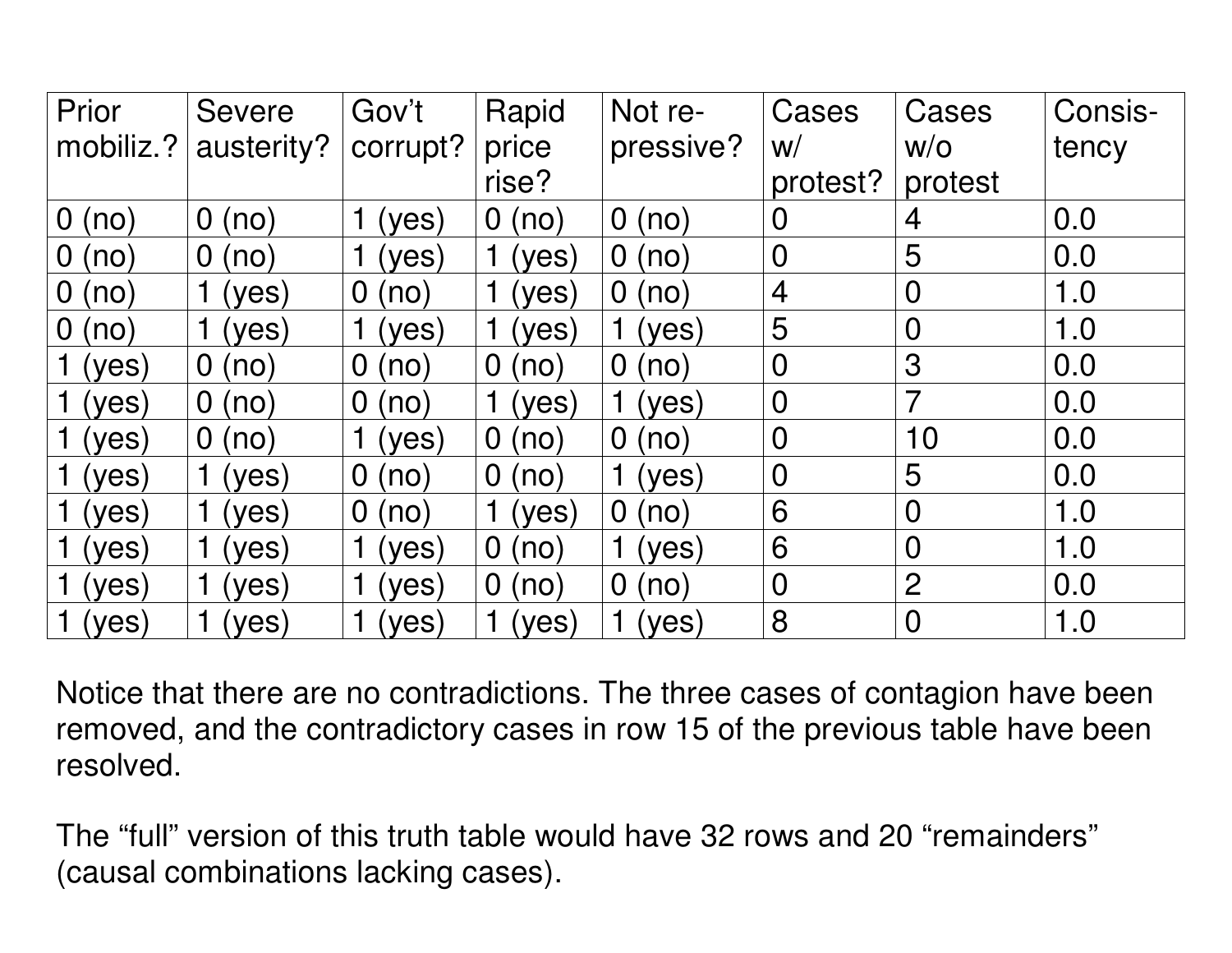#### Phase 3: Analyze the truth table

fsQCA software can be used to analyze truth tables like the two just shown. The goal of the analysis is to specify the different combinations of conditions linked tothe selected outcome, based on the features of the positive cases thatconsistently distinguish them from the negative cases.

3-1. The first part of the fsQCA algorithm compares rows of the truth table to identify matched pairs. For example, these two rows both have the outcome, butdiffer by ONLY ONE causal conditions, providing an experiment-like contrast:

| Prior     | Severe     | Gov't    | Rapid       | Not re-   | Cases w/ | Cases w/o | Consis- |
|-----------|------------|----------|-------------|-----------|----------|-----------|---------|
| mobiliz.? | austerity? | corrupt? | price rise? | pressive? | protest? | protest   | tency   |
| (yes)     | 'yes,      | (ves)    | (no)        | (ves)     |          |           |         |
| 'yes)     | $'$ ves,   | (yes     | 'yes,       | (yes)     |          |           | 1.U     |

This paired comparison indicates that if prior mobilization, severe IMF austerity,government corruption, and a nonrepressive regime coincide, it doesn't matter whether there are also rapid price increases; protest will still erupt. The term thatdiffers is eliminated, and a single, simpler row replaces the two rows shown.

3-2. This process of bottom-up paired comparison continues until no furthersimplification is possible. Only rows with the outcome are paired; only onecondition may differ in each paired comparison. The one that differs is eliminated.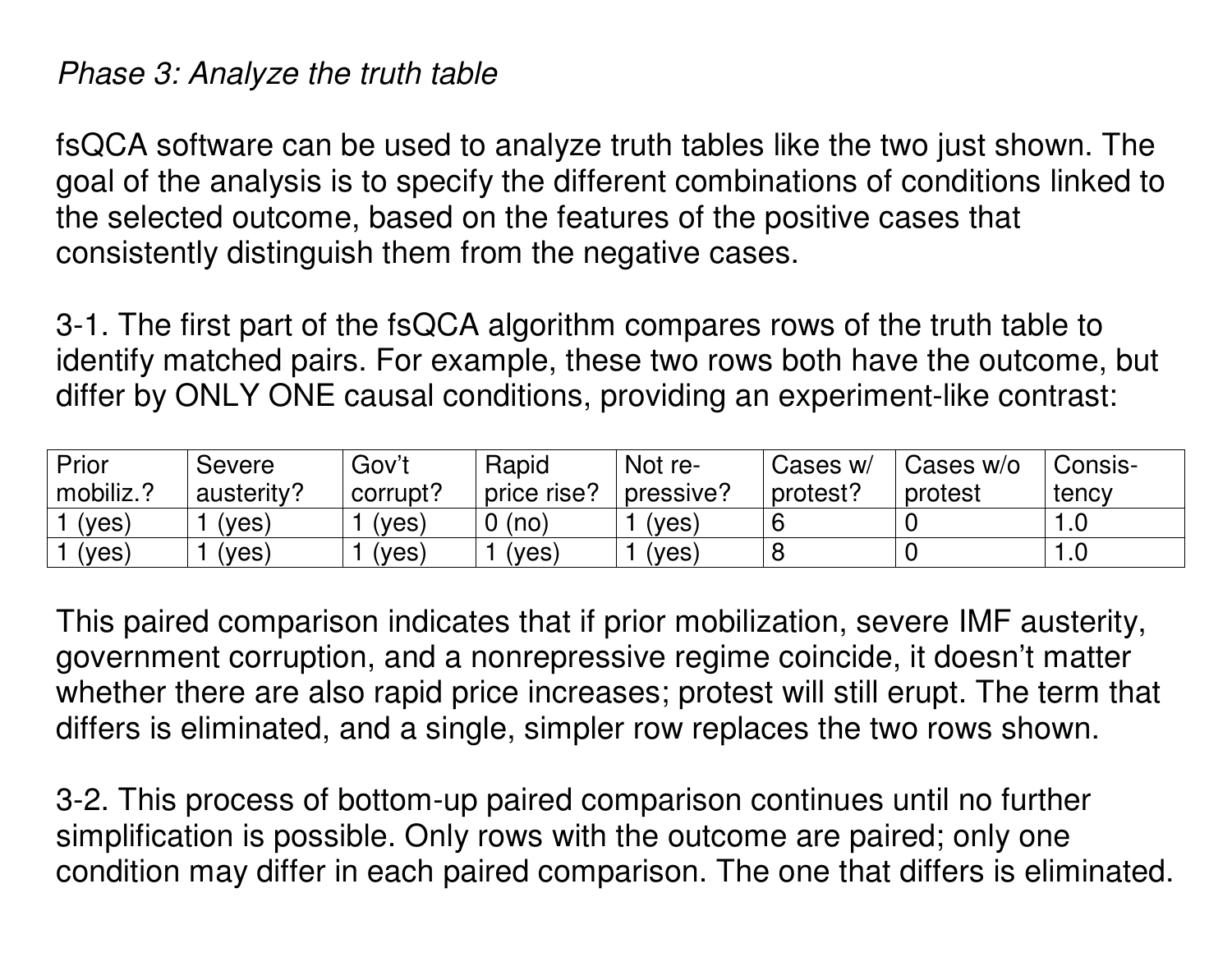3-3. Rows without cases ("remainders") also may be used to aid the process of simplifying the patterns. For example, there are no instances of the second rowlisted below. However, based on substantive and theoretical knowledge, it isreasonable to speculate that if such cases existed, they would be positiveinstances of IMF protest, just like the empirical cases they are paired with:

| Prior     | <b>Severe</b> | Gov't    | Rapid       | Not Re-   | Cases w/ | Cases w/o | Consis- |
|-----------|---------------|----------|-------------|-----------|----------|-----------|---------|
| mobiliz.? | austerity?    | corrupt? | price rise? | pressive? | protest? | protest   | tency   |
| 0 (no)    | (ves)         | (no)     | $'$ yes,    | (no)      |          |           | .0      |
| 0(yes)    | (ves)         | (yes)    | (ves)       | (no)      |          | ◟         | ??      |

The reasoning is as follows: (1) the remainder case resembles the empirical cases above it in every respect except one; (2) the one difference (the remainder case has government corruption) involves a condition that should only make IMFprotest *more likely*; (3) therefore, the remainder case, if it existed, would display IMF protest, just like the empirical cases. This pairing allows the production of a logically simpler configuration, eliminating the absence of government corruptionas a possible (INUS) ingredient.

This example shows how fsQCA incorporates a form of counterfactual analysisthat parallels practices in qualitative case-oriented research.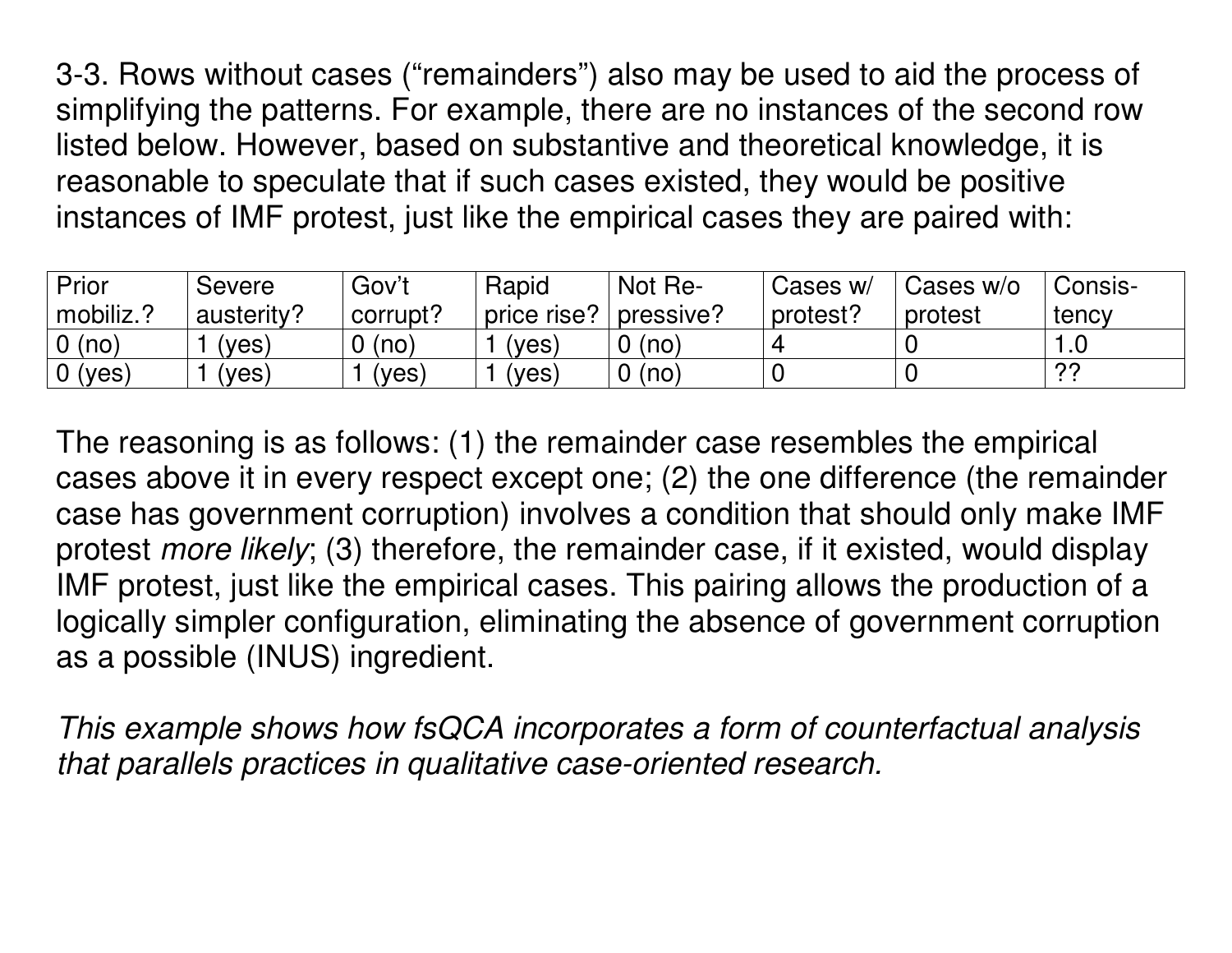3-4. The process of paired comparisons culminates in a list of causalcombinations linked to the outcome. fsQCA then selects the smallest number ofthese that will cover all the positive instances of the outcome.

3-5. fsQCA presents three solutions to each truth table analysis: (1) a "complex"solution that avoids using any counterfactual cases (rows without cases— "remainders"); (2) a "parsimonious" solution, which permits the use of any remainder that will yield simpler (or fewer) recipes; and (3) an "intermediate" solution, which uses only the remainders that survive counterfactual analysis based on theoretical and substantive knowledge (which is input by the user). Generally, intermediate solutions are best. For the table just presented, the threesolutions are:

Complex: SA•gc•PR•nr + PM•SA•GC•NR + SA•GC•PR•NR

Parsimonious: GC•NR + SA•PR

Intermediate: PM•SA•GC•NR + SA•PR

(Multiplication indicates set intersection—combined conditions; addition indicatesset union—alternate combinations.)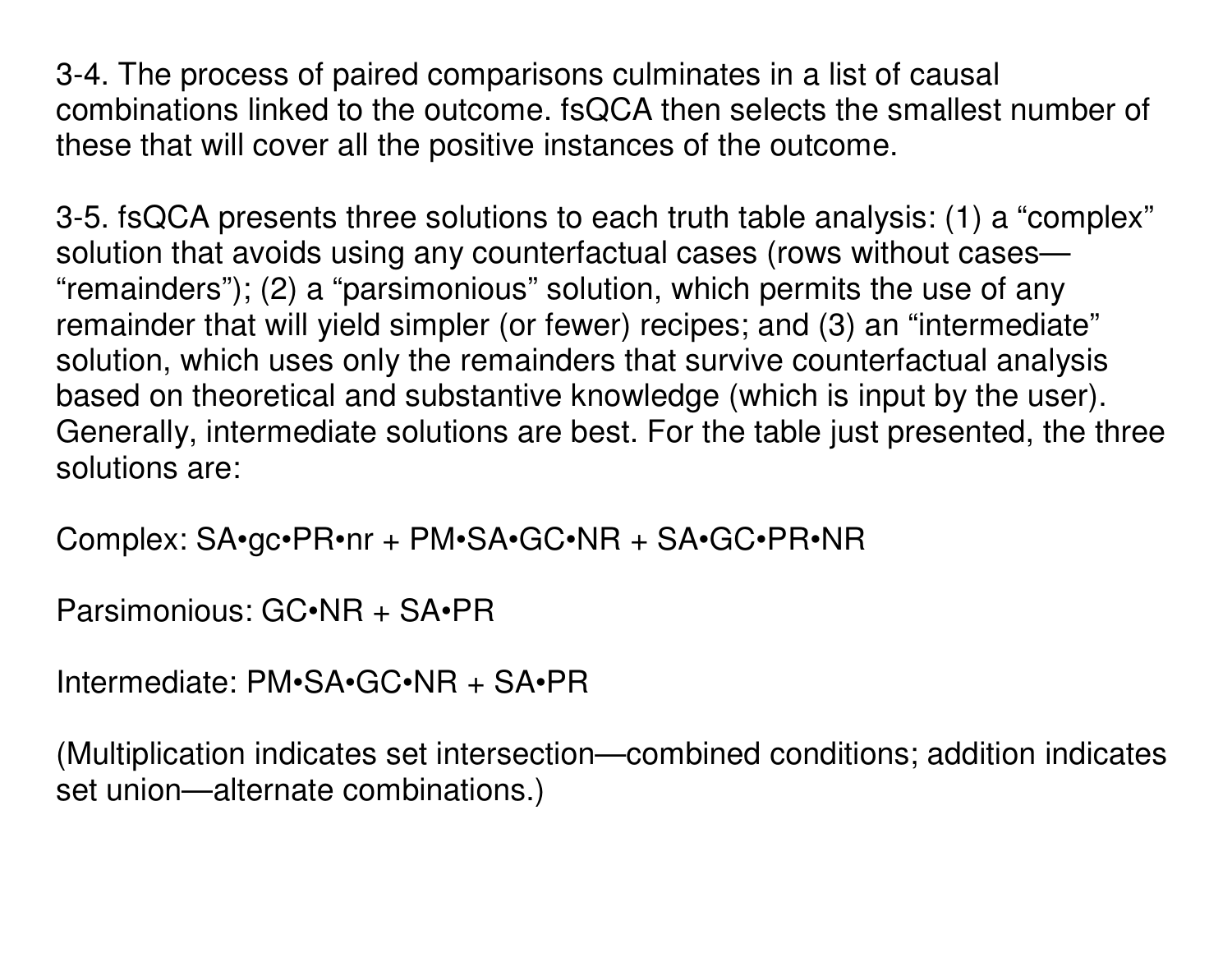Because they are logical statements, these two recipes for IMF protest can be factored. For example, the intermediate solution can be factored to show thatsevere austerity (SA) is present in both:

SA•(PR + PM•GC•NR)

The expression indicates that IMF protest erupts when severe austerity (SA) is combined with either (1) rapid price increases (PR) or (2) the combination of priormobilization (PM), government corruption (GC), and nonrepressive regime (NR).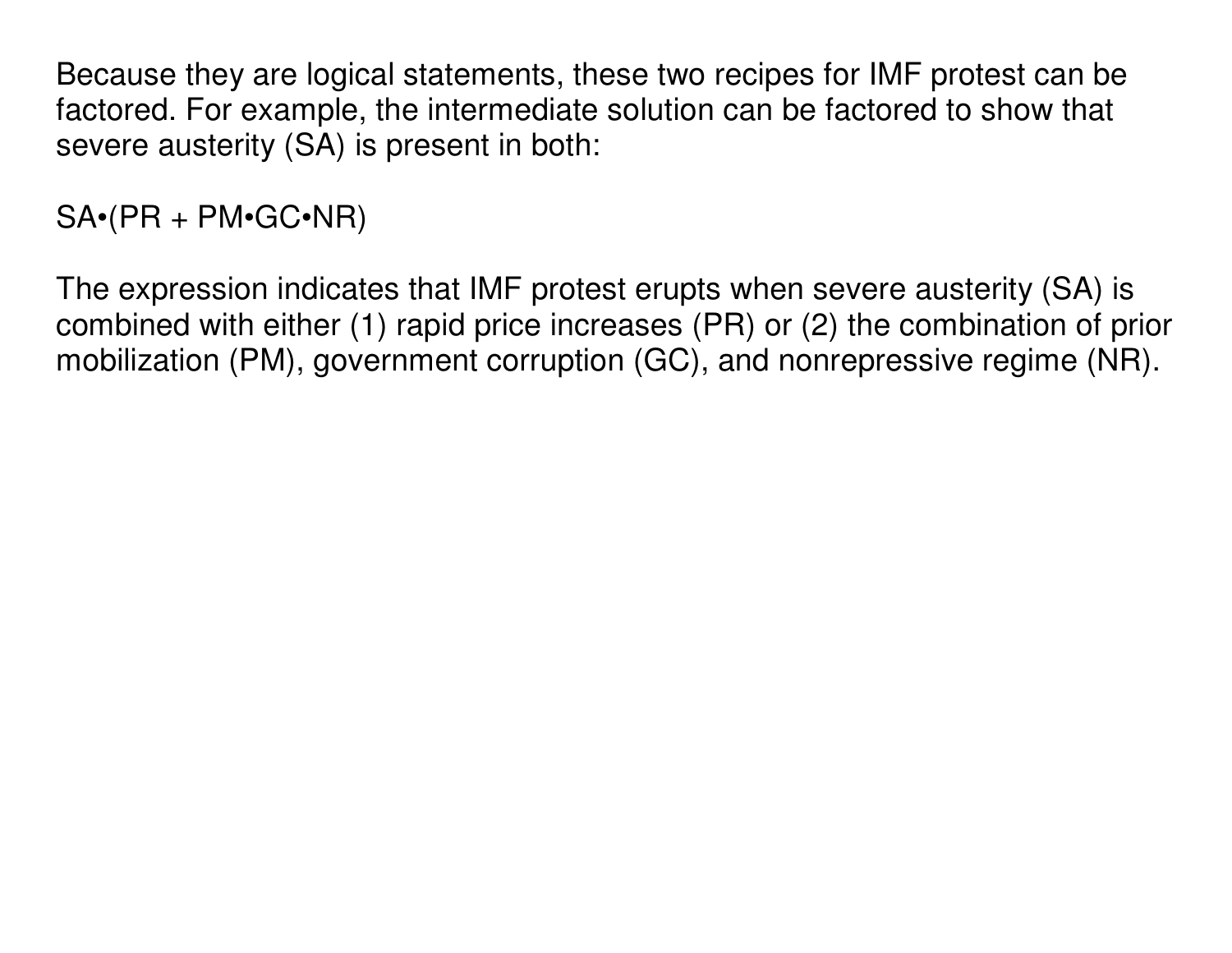#### Phase 4: Evaluate the Results

4-1. Interpret the results as causal recipes. Do the combinations make sense?What causal mechanisms do they imply or entail? How well do they relate toexisting theory? Do they challenge or refine existing theory?

4-2. Identify the cases that conform to each causal recipe. Often some cases willconform to more than one recipe and sometimes there are more cases that combine two (or more) recipes than there are "pure" instances. Do the recipes group cases in a meaningful way? Do the groupings reveal aspects of cases thathad not been considered before?

4-3. Conduct additional case-level analysis with an eye toward the mechanisms implied in each recipe. Causal processes can be studied only at the case level,so it is important to evaluate them at that level.

The real test of any QCA result is how well it connects to cases. In this hypothetical application of QCA, there are no cases to connect to. Still, it is worthnoting that the analysis started out as an examination of a single recipe, butended up with two, each with very different implied mechanisms. The mechanisms implied by "severe austerity combined with rapidly rising prices" are substantially different from those implied by "severe austerity combined with priormobilization, government corruption, and a nonrepressive regime."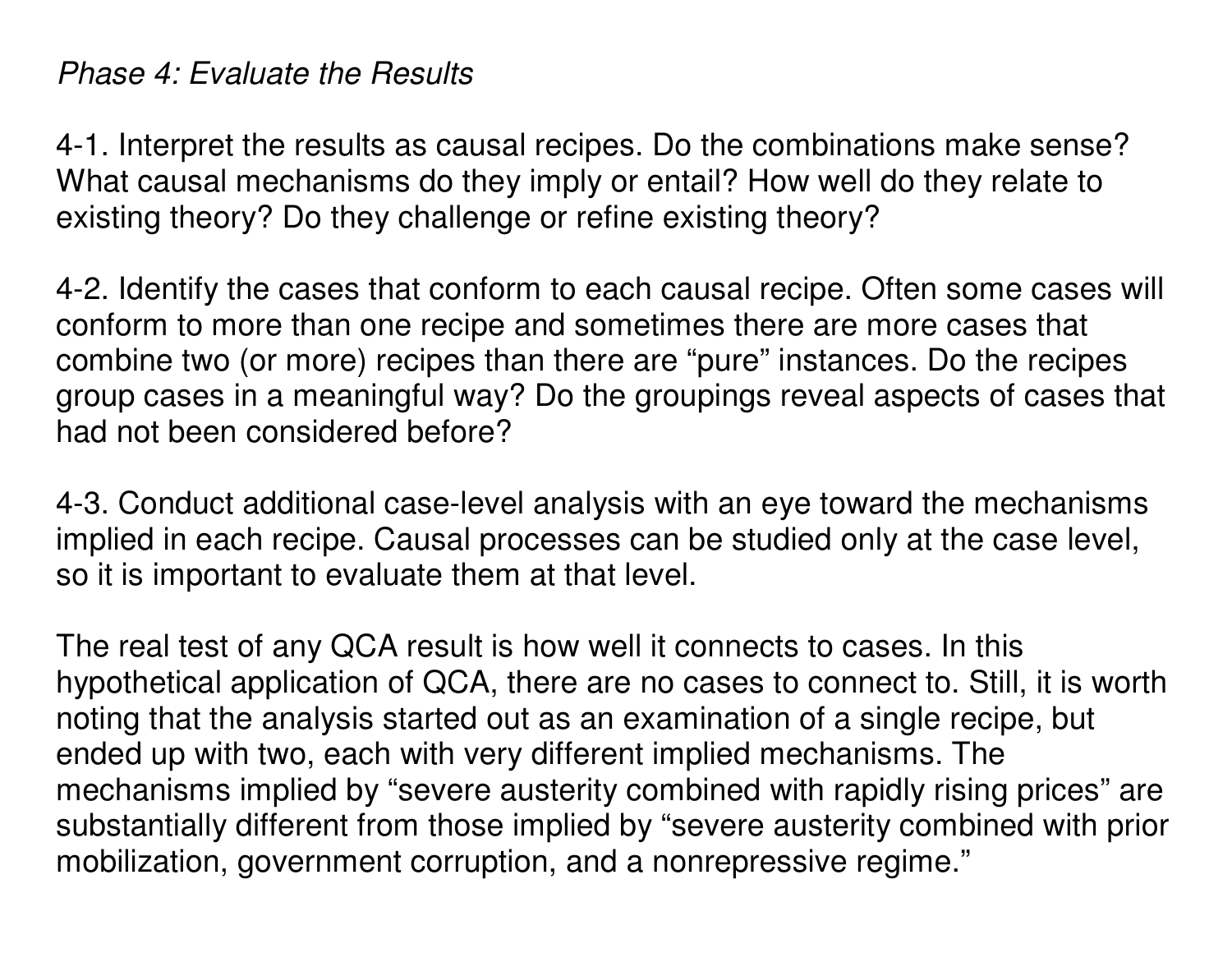## **Crisp versus fuzzy sets**

Most introductions to QCA focus on crisp sets, just as this one does. Crisp setsare simple and straightforward and thus easy to present. However, socialscientists (1) are often interested in phenomena that vary by level or degree (e.g., degree of membership in the set of democratic countries), and (2) dislikedichotomizing.

Fortunately, the procedures described here can be duplicated using fuzzy sets,which allow membership scores to vary from 0.0 to 1.0. Additional issuesinvolved in the use of fuzzy sets include:

1. Calibrating the degree of membership in sets

2. Calculating degree of membership in a configuration, conceived as anintersection of fuzzy sets

3. Analyzing fuzzy subset relations

4. Constructing a crisp truth table summarizing the results of the fuzzy setanalyses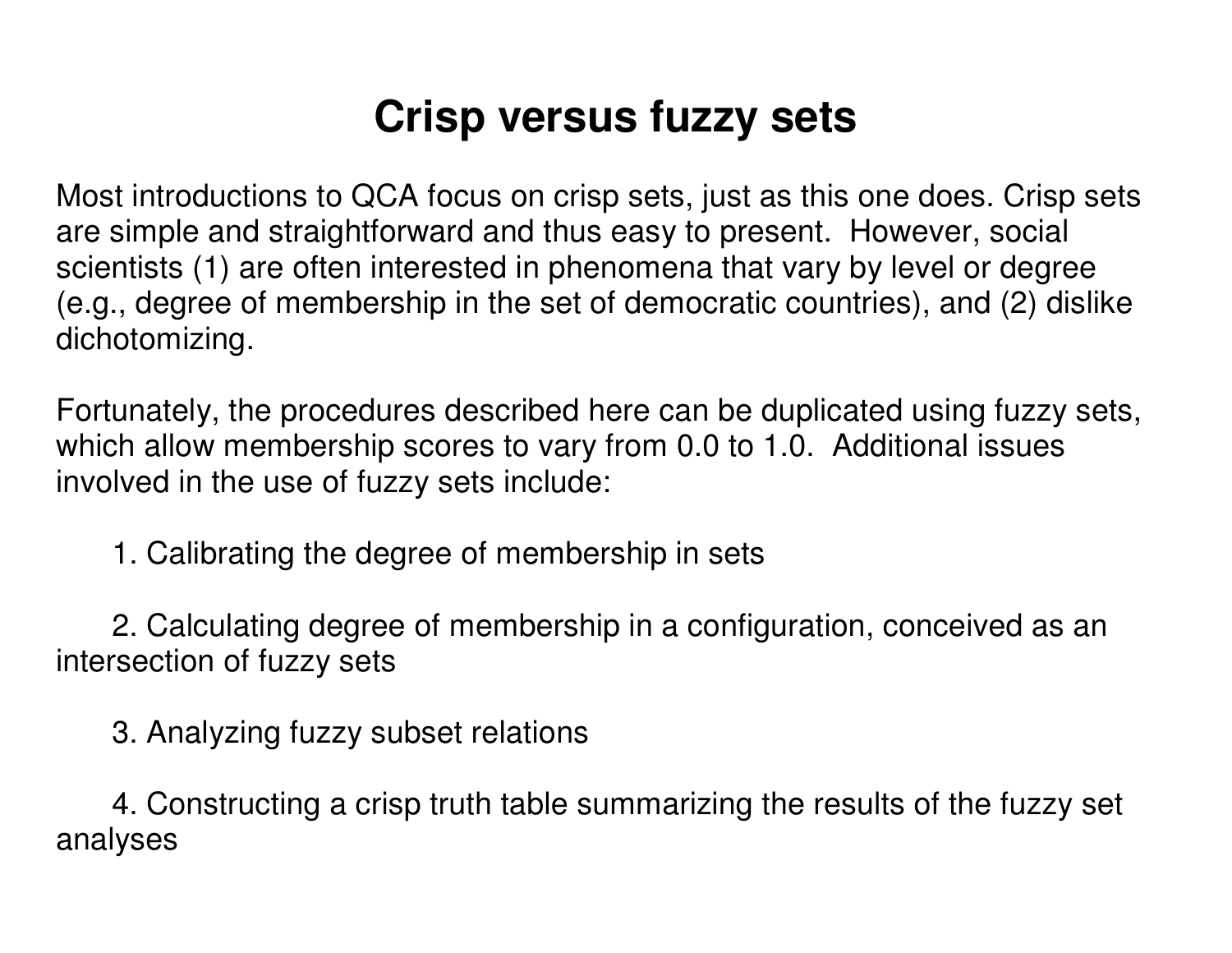# **What is QCA? FREE software**

For crisp-set analysis (dichotomies): **QCA 2.0** (DOS program; www.compasss.org)**QCA 3.0** (DOS program; www.fsqca.com) **TOSMANA** (MS Windows program; www.tosmana.net)**fsQCA** (MS Windows program; www.fsqca.com)

For multi-value sets (multichotomies; not ordinal)**TOSMANA** (MS Windows program; www.tosmana.net)

For fuzzy-set analysis (membership ranges from 0 to 1; ordinal, interval, ratio)**fsQCA** (MS Windows program; www.fsqca.com)

Related efforts:

 **QCA in R**: new module for the R programming language developed byAdrian Dusa (Romanian Social Data Archive, Bucharest); seewww.compasss.org. Only for users familiar with R.

 **STATA QCA**: new module for STATA developed by Kyle Longest (Universityof North Carolina) and Steve Vaisey (University of California, Berkeley) good start, but still a long way to go. It's difficult to use and includes someunfortunate default procedures.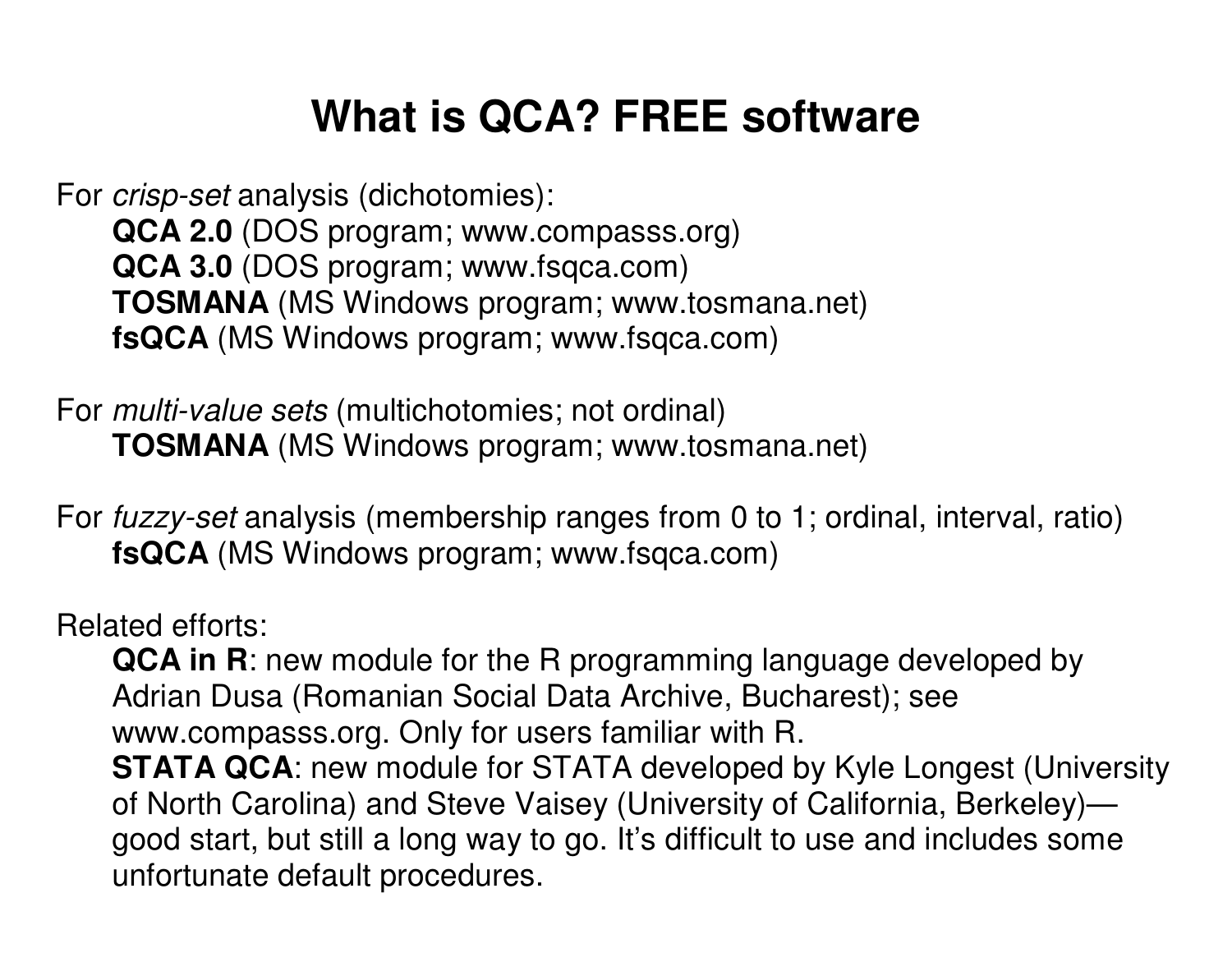### **What is QCA? An epistemic community**

It's easy to join, even peripherally.

Browse www.compasss.org and www.fsqca.com.

Attend a Compasss event (most are held in Belgium).

Attend a QCA training session or workshop. For example, Benoit Rihoux and Carsten Schneider are offering a QCA course at the ECPR Summer School in Methods and Techniques in Ljubjiana, August 4-16, 2008. I amoffering a mini-course on QCA and fuzzy sets at the University of Arizonafrom August 26—September 18, 2008 (four weeks in the hot desert!).

Add your name to the www.compasss.org email list; go to the websiteand click "small-N people."